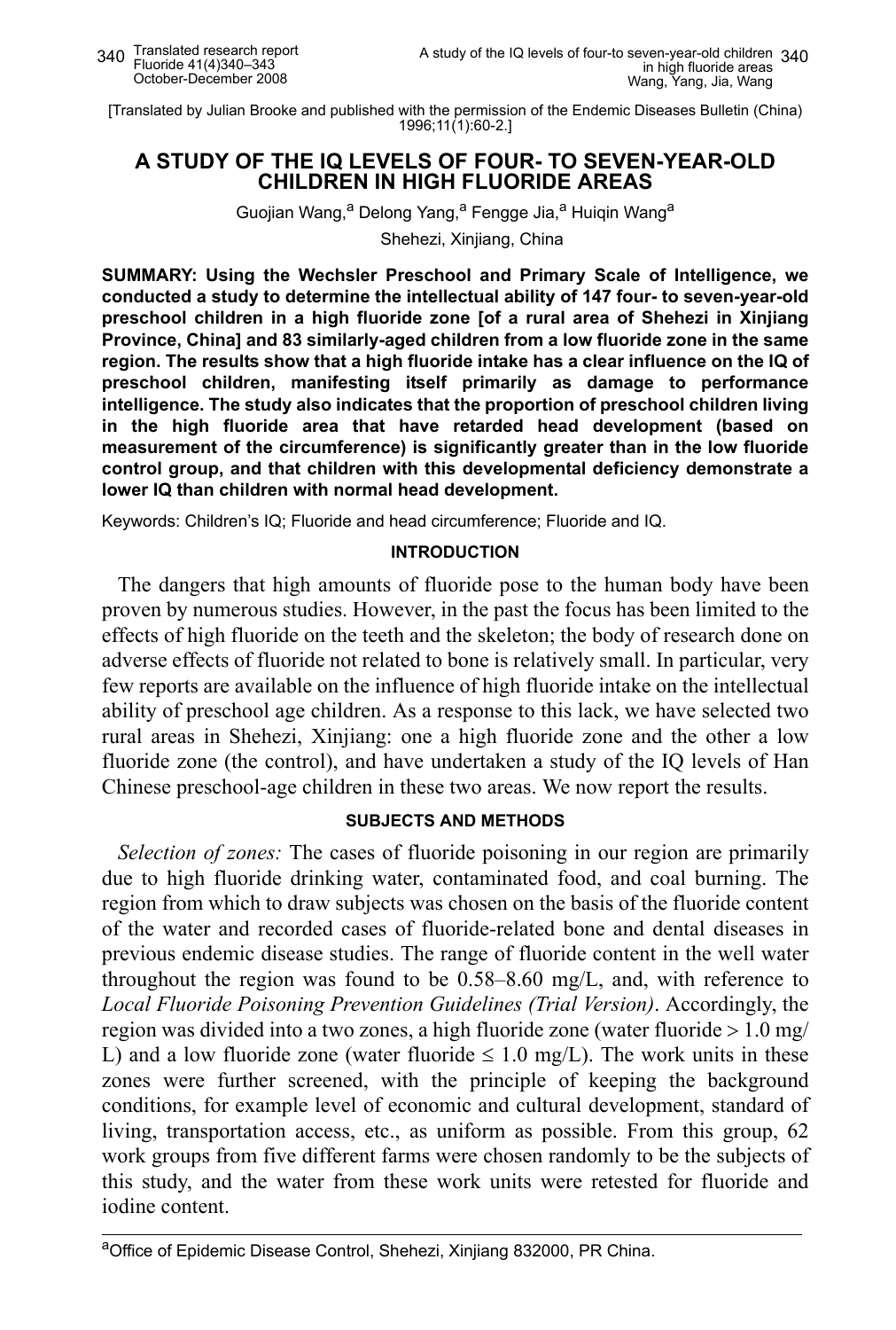*Subjects of the study:* For the work units selected by the above selection method, all families with four- to seven-year-old preschool children were visited and asked to fill out a form. The intention was to screen out children who might have low intellectual ability due to genetic inheritance, past illness, malnutrition, use of medication, or other reason, or those who lacked proper examination records. After this process, 147 children remained from the high fluoride zone and 83 children from the low fluoride zone, and these children became the subjects of this study.

*Testing methods and quality control:* The IQ testing was carried out in strict accordance with the Wechsler Preschool and Primary Scale of Intelligence (WPPSI) guidelines.<sup>1</sup> Prior to the test, the personnel in charge of giving the test were given a thorough training; the requirements of the test requires patience from the test-giver, as well as careful, clear pronunciation in a quiet environment. After the test, each of the exam "papers" was reviewed three times: individually, cooperatively, and then collectively. The reliability indices for this examination: the consistency of the IQ scoring was 99.92%, the consistency of judgment on test questions was 99.09%, and the corresponding retest  $r = 0.743$ .

Fluoride testing was done by taking samples of the well water from all selected work units and tested the same day using the fluoride ion selective electrode method. Each batch of samples was checked for uniformity and tested against a control sample.

# **ANALYSIS OF RESULTS**

*Basic characteristics of the IQ distribution:* The study looked at a total of 230 four- to seven-year-old preschool children. The average IQ score for the entire subject group was 97.66. The group included 117 boys, who averaged a score of 99.05, and 113 girls, who averaged a score of 96.21; the gap between these scores is not statistically significant (U = 1.399, P  $>0.05$ ). The IO distribution by age shows no particular pattern, the comparative difference is not significant ( $F =$  $0.222$ , P $>0.05$ ). If age groups are divided and compared, the difference between the relatively high IQ  $4\frac{1}{2}$ -year-old group (with an average IQ of 99.40) and the low IQ 5½-year-old group (with average IQ of 95.88) is not statistically significant  $(t = 0.8391, P > 0.05)$ ; using the moment method to test the normality of the distribution yields a skewness coefficient of 0.095, P>0.6 and a kurtosis coefficient of 0.309, P>0.3, which is essentially a normal distribution.

*Relation between high fluoride and subject IQ:* The results in Table 1 show that not only is the proportion of children from high fluoride zones with IQs less than 90 higher than in those from the control area, but the average IQ is significantly lower. Statistically, the difference is very significant, which demonstrates that living in high fluoride areas for a long period of time and the corresponding high intake of fluoride has a definite effect of the intellectual development of the child.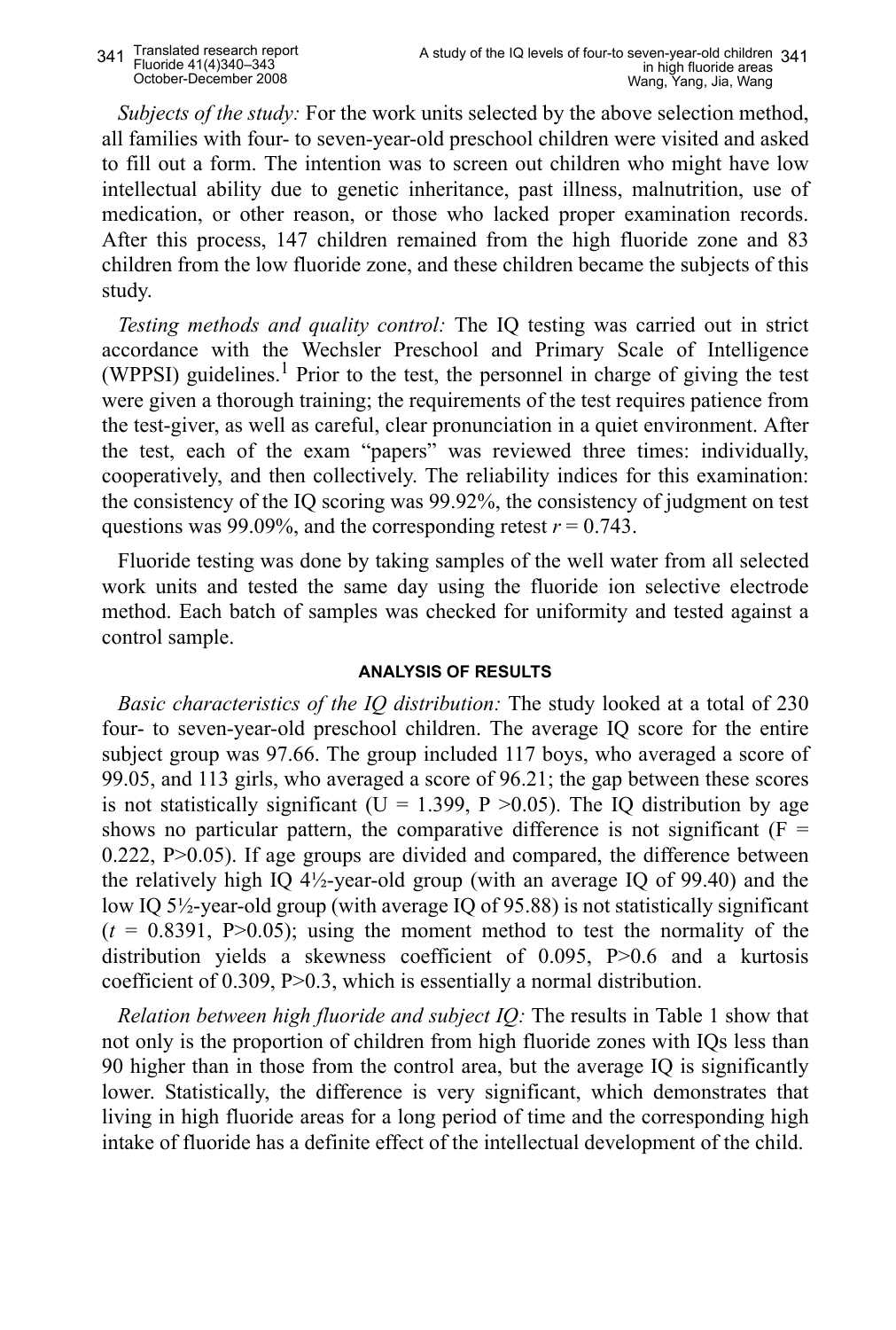| Table 1. Comparison of IQ in high fluoride zone vs control |                 |            |       |                  |      |  |  |
|------------------------------------------------------------|-----------------|------------|-------|------------------|------|--|--|
| Group                                                      | No. of subjects | Average IQ |       | IQs less than 90 |      |  |  |
|                                                            |                 | Mean       | SD    | No.              | %    |  |  |
| High fluoride                                              | 147             | 95.64      | 14 34 | 52               | 35.4 |  |  |
| Control                                                    | 83              | 101.23     | 15 84 | 17               | 20.5 |  |  |
|                                                            |                 |            |       |                  |      |  |  |

Note:  $t = 2.733$ ,  $P < 0.01$ , mean in IQ between high fluoride and control groups = 5.602,  $P < 0.05$ 

*Analysis of the effects of high fluoride on the children's intellectual performance:* The intelligence quotient of the children can be divided into two categories, namely, verbal IQ and performance IQ, to investigate the effects of high fluoride on each (Table 2). The results show that fluoride primarily affects the performance intelligence of preschool children, bringing down the IQ scores as a whole. This suggests that we should pay special attention to the damage to performance intelligence when studying the effects of high fluoride on intellectual ability.

| <b>Table 2.</b> Comparison of effects of high fluoride on types of intelligence |          |                  |                  |                                                                                                                     |  |  |
|---------------------------------------------------------------------------------|----------|------------------|------------------|---------------------------------------------------------------------------------------------------------------------|--|--|
| Group                                                                           | No. of   | Performance IQ   | Verbal IQ        | Full Scale IQ<br>Mean+SD                                                                                            |  |  |
|                                                                                 | subjects | $Mean+SD$        | Mean+SD          |                                                                                                                     |  |  |
| High fluoride                                                                   | 147      | $94.33 + 14.76$  | $97.58 + 14.91$  | $95.64 + 14.34$                                                                                                     |  |  |
| Control                                                                         | 83       | $101.77 + 18.12$ | $100.52 + 14.52$ | $101.22 + 15.84$                                                                                                    |  |  |
|                                                                                 |          |                  |                  | Note: Defermence IO $I = 2.270$ , D, $2.04$ , under IO $I = 4$ , $IFA$ , D, $A$ , $OFA$ , $I=0$ , $722$ , D, $2.04$ |  |  |

 $N$ mance IQ t = 3.376, P < 0.01 ; verbal IQ t = 1.450, P > 0.05; total IQ t = 2.733, P < 0.01.

*Comparison of the distribution of the IQ scores of children in the high fluoride zone versus the control zone:* When the distribution of IQ scores for children in the fluoride poisoned area and the distribution of IQ scores for children in the control group are each subjected to a moment method test of normal distribution, the IQ scores of the preschool children in the high fluoride areas show a flattened distribution, with a skewness coefficient of  $-$  0.027, P = 0.892, and kurtosis coefficient of  $-0.557$ , P = 0.146; The distribution of the IQ scores of the children in the control zone show a slight negative skew, when a skewness coefficient of – 0.330, P = 0.212, a kurtosis coefficient of 0.234, P = 0.655.

*Inquiry into possible factors in intellect-development deficits of children in the high fluoride zone:* Besides the effects of high fluoride on RNA and protein synthesis in the child's brain,<sup>2</sup> it is possible that there is a distinct relationship between physical abnormalities in brain shape development and the prevalence of children with intellectual developmental deficits in high fluoride areas. As part of this study a correlative analysis of head circumference was carried out on the children from each zone with the detailed results shown in Table 3.

In Table 3 the percentage of children in the high fluoride zone showing a developmental deficit with regard to head size (head circumference < mean–SD*)* is 18.37%, which is 0.91 times higher than the low fluoride zone (9.64%). Also, when comparing children within the high fluoride zone, the average IQ score of children with below normal head circumferences  $(89.07 + 15.69)$  is clearly lower than average IQ rating of children with normal head development  $(97.13 + 8.06)$ ; the difference is very significant  $(t = 2.6961, P \le 0.01)$ .